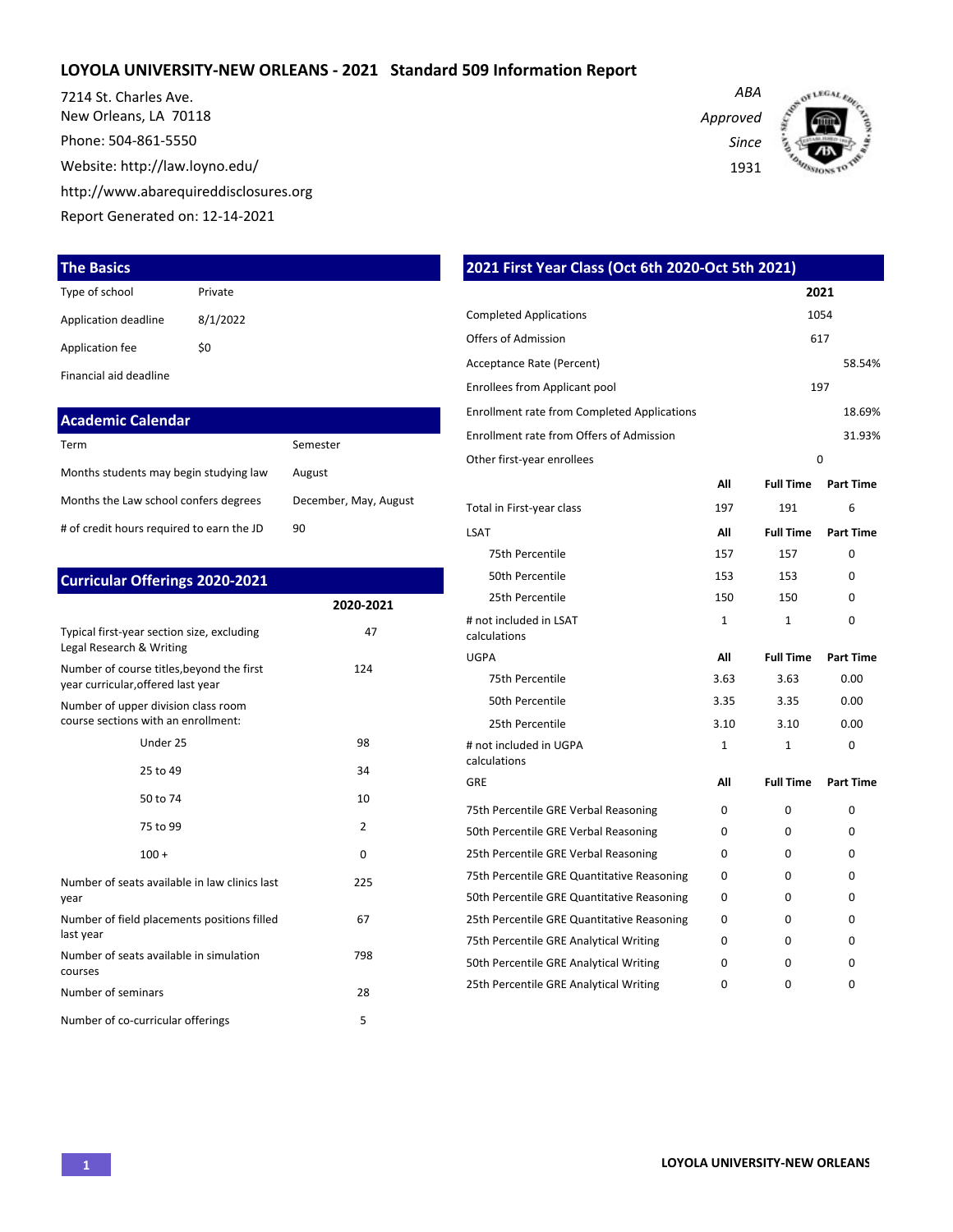| <b>J.D Enrollment as of October 5th 2021</b> |          |          |          |              |              |                 |          |                |                |                |                |                |          |                |                |              |                |
|----------------------------------------------|----------|----------|----------|--------------|--------------|-----------------|----------|----------------|----------------|----------------|----------------|----------------|----------|----------------|----------------|--------------|----------------|
|                                              |          | JD1      |          |              |              | JD <sub>2</sub> |          |                |                |                | JD3            |                |          | JD4            |                |              | Total          |
|                                              | T        | M        | W        | $\mathbf{o}$ |              | M               | W        | O              |                | М              | W              | $\Omega$       | т        | М              | W              | $\mathbf{o}$ |                |
| Hispanics of any race                        | 15       | 12       | 3        | 0            | 21           | 11              | 10       | $\Omega$       | 24             | 7              | 17             | $\Omega$       | 1        | $\Omega$       | 1              | $\Omega$     | 61             |
| American Indian or Alaska Native             | 1        | $\Omega$ |          | 0            | 4            | 3               | 1        | $\Omega$       | $\overline{2}$ | 0              | 2              | $\Omega$       | $\Omega$ | $\Omega$       | $\Omega$       | $\Omega$     |                |
| Asian                                        | 13       | 4        | 9        | 0            | 5.           | $\overline{2}$  | 3        | $\Omega$       | $\overline{7}$ | $\overline{2}$ | 5              | $\Omega$       | 1        | 1              | $\Omega$       | $\Omega$     | 26             |
| Black or African American                    | 20       | 6        | 14       | $\Omega$     | 31           | 10              | 21       | $\Omega$       | 20             | 3              | 17             | $\Omega$       | 4        | $\overline{2}$ | $\overline{2}$ | $\Omega$     | 75             |
| Native Hawaiian or Other Pacific Islander    | 0        | $\Omega$ | $\Omega$ | 0            | $\Omega$     | $\Omega$        | $\Omega$ | $\Omega$       | 1              |                | $\mathbf 0$    | $\Omega$       | $\Omega$ | $\Omega$       | $\Omega$       | 0            |                |
| Two or More Races                            | 1        | $\Omega$ |          | 0            | $\mathbf{1}$ | $\mathbf{1}$    | $\Omega$ | $\Omega$       |                | 0              | 1              | $\Omega$       | 0        | $\Omega$       | $\Omega$       | $\Omega$     | 3              |
| <b>Total Minority</b>                        | 50       | 22       | 28       | $\Omega$     | 62           | 27              | 35       | $\mathbf 0$    | 55             | 13             | 42             | $\Omega$       | 6        | 3              | 3              | $\Omega$     | 173            |
| White                                        | 141      | 63       | 77       | $\mathbf{1}$ | 115          | 50              | 63       | $\overline{2}$ | 104            | 40             | 63             | $\mathbf{1}$   | 4        | 2              | 2              | $\Omega$     | 364            |
| Nonresident Alien                            | $\Omega$ | $\Omega$ | $\Omega$ | $\Omega$     | $\Omega$     | $\Omega$        | $\Omega$ | $\Omega$       | $\overline{2}$ | 0              | $\overline{2}$ | $\Omega$       | $\Omega$ | $\Omega$       | $\Omega$       | $\Omega$     | $\overline{2}$ |
| Race and Ethnicity Unknown                   | 6        | 5        | 1        | 0            | 4            | 3               | 1        | 0              | 4              | 2              | $\mathbf 0$    | $\overline{2}$ | 1        | $\Omega$       | 1              | $\Omega$     | 15             |
| Total                                        | 197      | 90       | 106      | 1            | 181          | 80              | 99       | $\overline{2}$ | 165            | 55             | 107            | 3              | 11       | 5              | 6              | $\Omega$     | 554            |

| <b>Faculty Resources 2020 - 2021</b> |      |                  |          |                    |              |  |  |  |  |  |  |  |  |  |
|--------------------------------------|------|------------------|----------|--------------------|--------------|--|--|--|--|--|--|--|--|--|
|                                      | Male | Female           | Other    | People<br>of Color | Total        |  |  |  |  |  |  |  |  |  |
| Full-time faculty<br>members         | 24   | 21               | $\Omega$ | 16                 | 45           |  |  |  |  |  |  |  |  |  |
| Non-full-time faculty                | 28   | 10               | $\Omega$ | 4                  | 38           |  |  |  |  |  |  |  |  |  |
| Total                                | 52   | 31               | $\Omega$ | 20                 | 83           |  |  |  |  |  |  |  |  |  |
|                                      |      | <b>Full Time</b> |          | <b>Part Time</b>   | <b>Total</b> |  |  |  |  |  |  |  |  |  |
| Librarians                           |      | 4                |          | 0                  | 4            |  |  |  |  |  |  |  |  |  |
| Administrators                       |      | 9                |          | 0                  | 9            |  |  |  |  |  |  |  |  |  |

## **J.D. Degrees Awarded 2020-2021**

| Hispanics of any race                     | 15           |
|-------------------------------------------|--------------|
| American Indian or Alaska Native          | 3            |
| Asian                                     | 4            |
| <b>Black or African American</b>          | 20           |
| Native Hawaiian or Other Pacific Islander | 0            |
| Two or More Races                         | 3            |
| <b>Total Minority</b>                     | 45           |
| White                                     | 99           |
| Nonresident Alien                         | $\mathbf{1}$ |
| Race and Ethnicity Unknown                | 7            |
| Total                                     | 152          |

| <b>1L Tuition and Fees 2021 - 2022</b> |          |                |              |                |       |                |
|----------------------------------------|----------|----------------|--------------|----------------|-------|----------------|
| Per Annual:                            | Resident | Annual<br>Fees | Non-Resident | Annual<br>Fees | Other | Annual<br>Fees |
| Full-Time                              | \$46.808 | \$1,578        | \$46.808     | \$1,578        | \$0   | \$0            |
| Part-Time                              | \$35.108 | \$830          | \$35.108     | \$830          |       |                |
| Per Credit:                            | Resident | Annual<br>Fees | Non-Resident | Annual<br>Fees | Other | Annual<br>Fees |
| Full-Time                              | \$0      | \$0            | \$0          | \$0            | \$0   | \$0            |
| Part-Time                              | \$0      | \$0            | \$0          | \$0            |       |                |
| <b>Tuition Guarantee Program</b>       |          |                | No           |                |       |                |

# **Grants and Scholarships 2020-2021**

|                                 | <b>Total</b>   |     | <b>Full Time</b> |    | <b>Part Time</b> |    |  |  |  |
|---------------------------------|----------------|-----|------------------|----|------------------|----|--|--|--|
|                                 | #              | ℅   | #                | ℅  | #                | %  |  |  |  |
| Total # of students             | 538            | 100 | 479              | 89 | 59               | 11 |  |  |  |
| Total # receiving<br>grants     | 380            | 71  | 346              | 72 | 34               | 58 |  |  |  |
| Less than 1/2 tuition           | 126            | 23  | 106              | 22 | 20               | 34 |  |  |  |
| Half to full tuition            | 232            | 43  | 218              | 46 | 14               | 24 |  |  |  |
| <b>Full tuition</b>             | 20             | 4   | 20               | 4  | 0                | 0  |  |  |  |
| More than full tuition          | $\overline{2}$ | 0   | $\overline{2}$   | 0  | 0                | 0  |  |  |  |
| 75th Percentile grant<br>amount |                |     | \$34,000         |    | \$22,500         |    |  |  |  |
| 50th Percentile grant<br>amount |                |     | \$28,000         |    | \$15,000         |    |  |  |  |
| 25th Percentile grant<br>amount |                |     | \$20,000         |    | \$6,000          |    |  |  |  |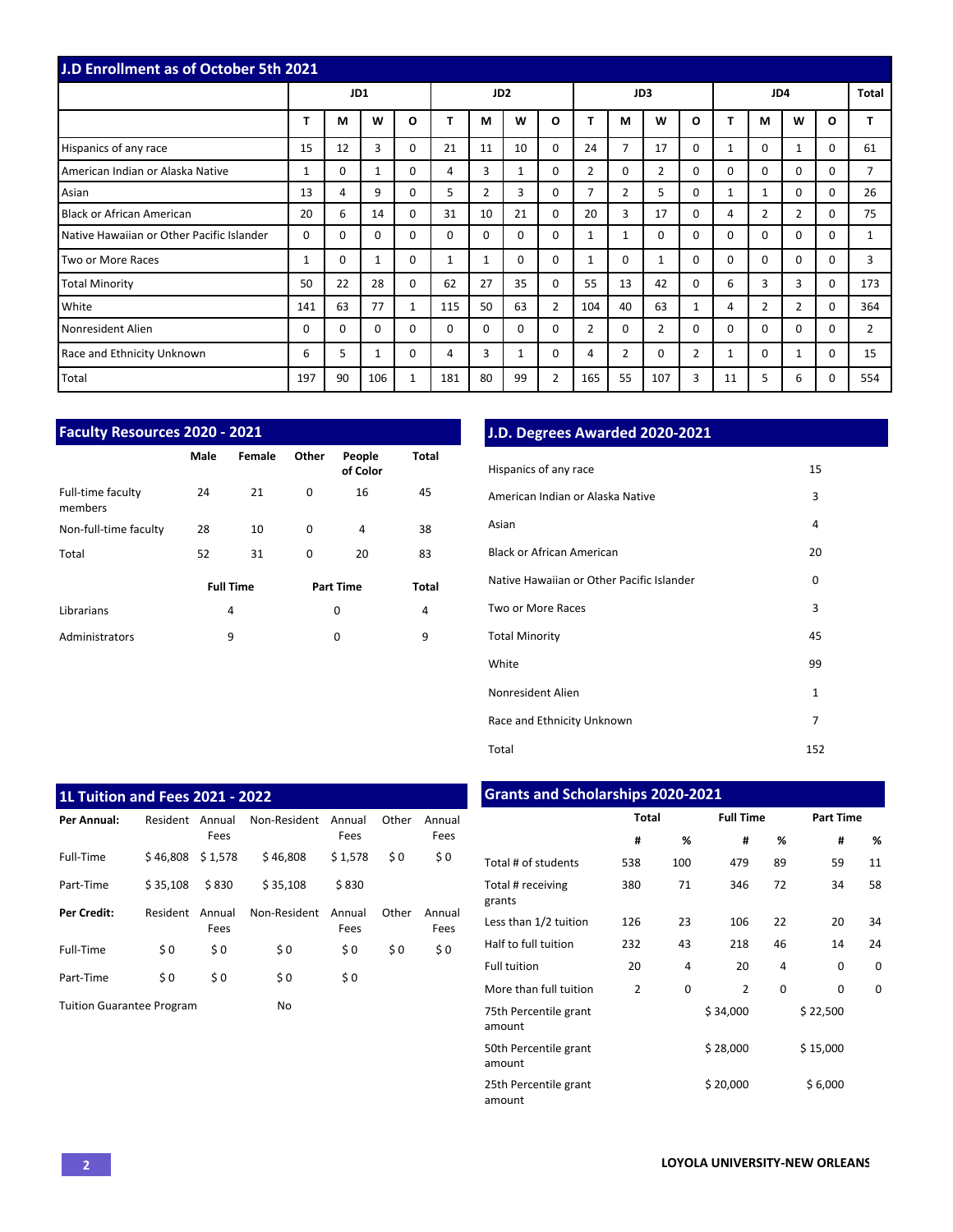### **Living Expenses 2021-2022**

Estimated Living Expenses for singles

| Living on Campus  | \$24.704 |
|-------------------|----------|
| Living Off Campus | \$24.704 |
| Living At Home    | \$24,704 |

| <b>Conditional Scholarships 2020-2021</b> |                 |                         |
|-------------------------------------------|-----------------|-------------------------|
| Students Matriculating in                 | # Entering with | # Reduced or Eliminated |
| 2020-2021 Academic Year                   | 130             | 0                       |
| 2019-2020 Academic Year                   | 105             | 0                       |
| 2018-2019 Academic Year                   | 104             | 10                      |

Please note that due to the COVID-19 pandemic, some schools reduced/eliminated conditional scholarships for the duration of the pandemic.

| <b>Academic Attrition 2020-2021</b>       |                |          |                |          |     |                 |          |          |          |          |          |          |          |          |              |          |          |     |
|-------------------------------------------|----------------|----------|----------------|----------|-----|-----------------|----------|----------|----------|----------|----------|----------|----------|----------|--------------|----------|----------|-----|
|                                           |                | JD1      |                |          |     | JD <sub>2</sub> |          |          | JD3      |          |          |          | JD4      |          |              |          | UL       |     |
|                                           | т              | М        | W              | O        | %   | т               | м        | W        | O        | т        | М        | w        | Ω        |          | M            | W        | O        | %   |
| Hispanics of any race                     | 0              | $\Omega$ | 0              | 0        | 0.0 | 0               | $\Omega$ | $\Omega$ | $\Omega$ | $\Omega$ | $\Omega$ | 0        | $\Omega$ | $\Omega$ | $\Omega$     | $\Omega$ | $\Omega$ | 0.0 |
| American Indian or Alaska Native          | 0              | $\Omega$ | 0              | $\Omega$ | 0.0 | $\Omega$        | 0        | $\Omega$ | $\Omega$ | $\Omega$ | $\Omega$ | $\Omega$ | $\Omega$ | $\Omega$ | $\Omega$     | $\Omega$ | $\Omega$ | 0.0 |
| Asian                                     | 0              | 0        | 0              | $\Omega$ | 0.0 | $\Omega$        | 0        | $\Omega$ | $\Omega$ | $\Omega$ | $\Omega$ | $\Omega$ | $\Omega$ | $\Omega$ | $\Omega$     | $\Omega$ | $\Omega$ | 0.0 |
| <b>Black or African American</b>          | 0              | 0        | 0              | 0        | 0.0 | $\Omega$        | 0        | $\Omega$ | 0        | $\Omega$ | $\Omega$ | $\Omega$ | $\Omega$ | $\Omega$ | $\Omega$     | $\Omega$ | $\Omega$ | 0.0 |
| Native Hawaiian or Other Pacific Islander | 0              | 0        | 0              | 0        | 0.0 | 0               | 0        | $\Omega$ | $\Omega$ | $\Omega$ | $\Omega$ | 0        | $\Omega$ | $\Omega$ | $\Omega$     | $\Omega$ | 0        | 0.0 |
| Two or More Races                         | 0              | 0        | 0              | $\Omega$ | 0.0 | 0               | 0        | $\Omega$ | $\Omega$ | $\Omega$ | $\Omega$ | $\Omega$ | $\Omega$ | 1        | $\mathbf{1}$ | $\Omega$ | $\Omega$ | 5.6 |
| <b>Total Minority</b>                     | 0              | 0        | 0              | 0        | 0.0 | $\Omega$        | 0        | $\Omega$ | 0        | $\Omega$ | $\Omega$ | $\Omega$ | $\Omega$ | 1        | 1            | $\Omega$ | $\Omega$ | 0.9 |
| White                                     | $\overline{2}$ | 0        | $\overline{2}$ | 0        | 1.5 | 0               | 0        | $\Omega$ | 0        | 1        | 1        | 0        | $\Omega$ | $\Omega$ | $\Omega$     | $\Omega$ | $\Omega$ | 0.5 |
| Nonresident Alien                         | 0              | 0        | 0              | 0        | 0.0 | $\Omega$        | 0        | $\Omega$ | 0        | $\Omega$ | $\Omega$ | $\Omega$ | 0        | $\Omega$ | $\Omega$     | $\Omega$ | $\Omega$ | 0.0 |
| Race and Ethnicity Unknown                | 0              | 0        | $\Omega$       | $\Omega$ | 0.0 | $\Omega$        | 0        | $\Omega$ | 0        | $\Omega$ | $\Omega$ | $\Omega$ | $\Omega$ | $\Omega$ | $\Omega$     | $\Omega$ | $\Omega$ | 0.0 |
| Total                                     | $\overline{2}$ | 0        | 2              | 0        | 1.0 | 0               | 0        | 0        | 0        |          | 1        | 0        | $\Omega$ | 1        |              | 0        | 0        | 0.6 |

| <b>Other Attrition 2020-2021</b>          |          |          |          |          |                 |                |                |          |          |          |          |          |          |          |          |              |              |     |
|-------------------------------------------|----------|----------|----------|----------|-----------------|----------------|----------------|----------|----------|----------|----------|----------|----------|----------|----------|--------------|--------------|-----|
|                                           | JD1      |          |          |          | JD <sub>2</sub> |                |                |          | JD3      |          |          |          | JD4      |          |          |              | UL           |     |
|                                           | т        | М        | W        | O        | %               | т              | M              | W        | O        |          | М        | W        | $\Omega$ |          | M        | W            | O            | %   |
| Hispanics of any race                     | 3        | 1        | 2        | 0        | 12.0            | 2              | $\overline{2}$ | $\Omega$ | $\Omega$ | $\Omega$ | $\Omega$ | $\Omega$ | $\Omega$ | $\Omega$ | $\Omega$ | $\Omega$     | 0            | 4.9 |
| American Indian or Alaska Native          | 0        | $\Omega$ | 0        | $\Omega$ | 0.0             | $\Omega$       | $\Omega$       | $\Omega$ | $\Omega$ | $\Omega$ | $\Omega$ | 0        | $\Omega$ | $\Omega$ | $\Omega$ | $\Omega$     | $\Omega$     | 0.0 |
| Asian                                     | 0        | 0        | 0        | 0        | 0.0             | $\Omega$       | $\Omega$       | $\Omega$ | $\Omega$ | $\Omega$ | $\Omega$ | 0        | $\Omega$ | $\Omega$ | $\Omega$ | $\Omega$     | 0            | 0.0 |
| Black or African American                 | 0        | 0        | 0        | $\Omega$ | 0.0             | $\Omega$       | $\Omega$       | $\Omega$ | $\Omega$ | $\Omega$ | 0        | 0        | $\Omega$ | $\Omega$ | $\Omega$ | $\Omega$     | <sup>0</sup> | 0.0 |
| Native Hawaiian or Other Pacific Islander | 0        | 0        | 0        | 0        | 0.0             | 0              | $\mathbf 0$    | $\Omega$ | $\Omega$ | 0        | $\Omega$ | 0        | $\Omega$ | 0        | $\Omega$ | $\Omega$     | 0            | 0.0 |
| Two or More Races                         | 0        | $\Omega$ | $\Omega$ | $\Omega$ | 0.0             | 0              | $\Omega$       | $\Omega$ | $\Omega$ | $\Omega$ | $\Omega$ | 0        | $\Omega$ | $\Omega$ | $\Omega$ | $\Omega$     | $\Omega$     | 0.0 |
| <b>Total Minority</b>                     | 3        | 1        | 2        | $\Omega$ | 4.4             | $\overline{2}$ | $\overline{2}$ | $\Omega$ | $\Omega$ | $\Omega$ | $\Omega$ | 0        | $\Omega$ | $\Omega$ | $\Omega$ | $\Omega$     | 0            | 1.8 |
| White                                     | 4        | 1        | 3        | 0        | 3.0             | 1              | $\mathbf{1}$   | $\Omega$ | 0        | $\Omega$ | $\Omega$ | 0        | $\Omega$ | 0        | $\Omega$ | $\Omega$     | $\Omega$     | 0.5 |
| Nonresident Alien                         | $\Omega$ | $\Omega$ | $\Omega$ | $\Omega$ | 0.0             | $\Omega$       | $\Omega$       | $\Omega$ | $\Omega$ | $\Omega$ | $\Omega$ | 0        | $\Omega$ | $\Omega$ | $\Omega$ | $\Omega$     | $\Omega$     | 0.0 |
| Race and Ethnicity Unknown                | $\Omega$ | $\Omega$ | $\Omega$ | $\Omega$ | 0.0             | $\Omega$       | $\Omega$       | $\Omega$ | $\Omega$ | $\Omega$ | $\Omega$ | $\Omega$ | $\Omega$ | $\Omega$ | $\Omega$ | $\Omega$     | $\Omega$     | 0.0 |
| Total                                     | 7        | 2        | 5        | 0        | 3.4             | 3              | 3              | $\Omega$ | $\Omega$ | $\Omega$ | O        | 0        | $\Omega$ | $\Omega$ | $\Omega$ | <sup>0</sup> | O            | 0.9 |